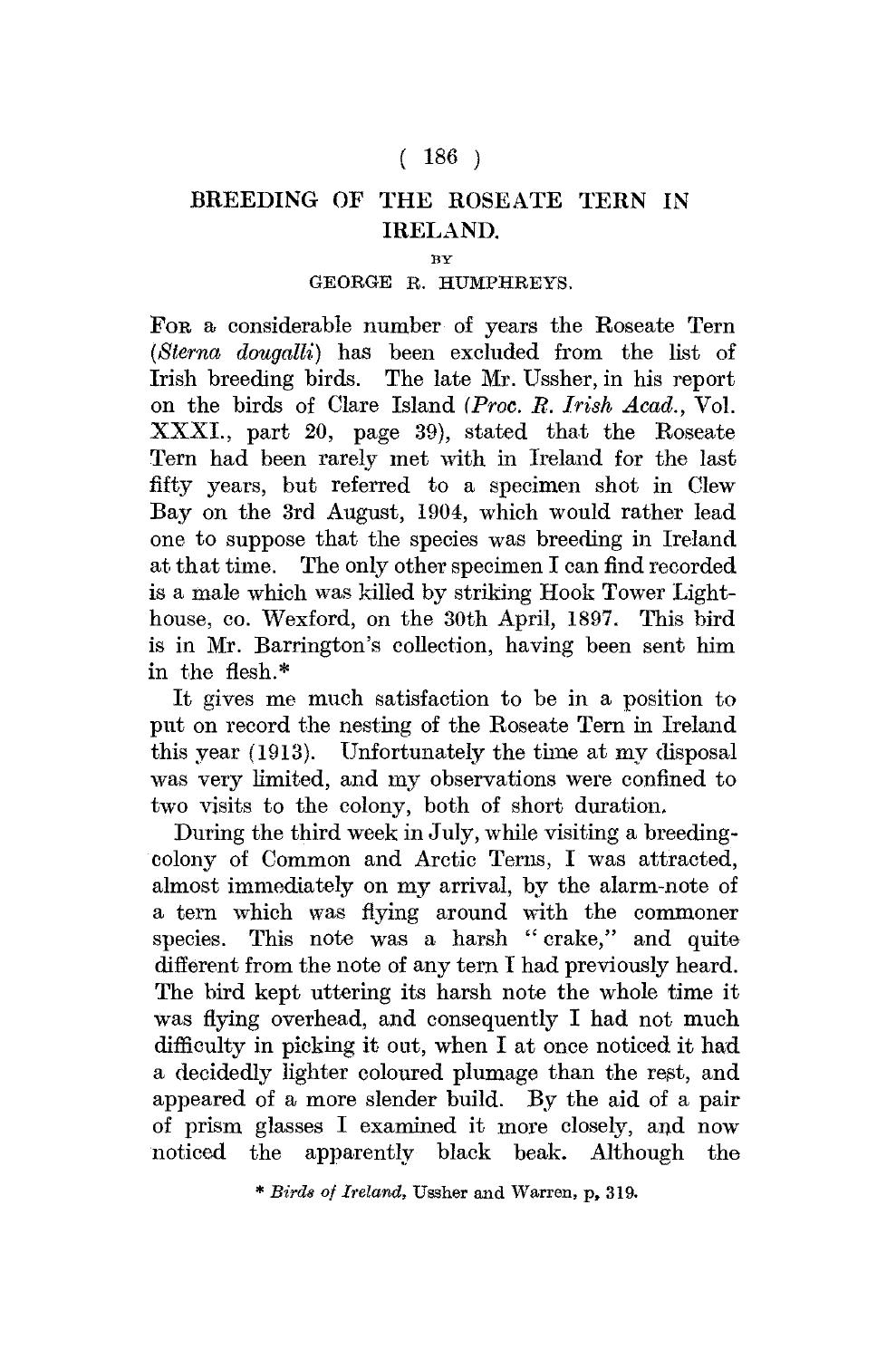inclination was to put the bird down, there and then, as a Roseate Tern, I was not quite satisfied that the beak was black, owing to the poor light due to an overcast sky. Tn a short time, when the clouds had lifted and the sun shone out I returned to the spot. The bird was again flying about, uttering its harsh " crake." Lying down on the ground. I waited for it to come within close range of the glasses. In a few minutes I was rewarded with a clear view of the bird as it flew past, and was able to satisfy myself that the beak was quite black except for a small portion at the base, which was orange-red. I now noticed distinct white lines extending down the primaries while the wings were expanded. During the whole time the tern was in the air it kept watching me very closely, and a peculiar twisting movement of the head attracted my attention. In about ten minutes the tern alighted on the ground within a few yards, when I saw that the tail-feathers extended well beyond the tips of the wings. I was perfectly satisfied now that this was a Roseate Tern, notwithstanding the fact that the rose-pink of the breast appeared to be absent. While watching this Tern I distinctly heard two others uttering a similar harsh "crake" as they flew around.

Soon after alighting, the Tern ran a short distance and was lost sight of. Creeping up quietly I had the pleasure of seeing it rise off an egg. On comparing this egg with those of the Common and Arctic Terns, I found it was of the distinct elongated type ascribed to the Roseate Tern, but remarked nothing peculiar as regards the colouring.

Two days after the discovery another visit was paid to the colony. I was now surprised to find a considerable number of Roseate Terns. After going over the ground carefully I came to the conclusion that there were about eighty Roseates in the colony, the great majority of them displaying the rose-pink on the under-parts. One bird exhibited a much larger portion of orange-red on its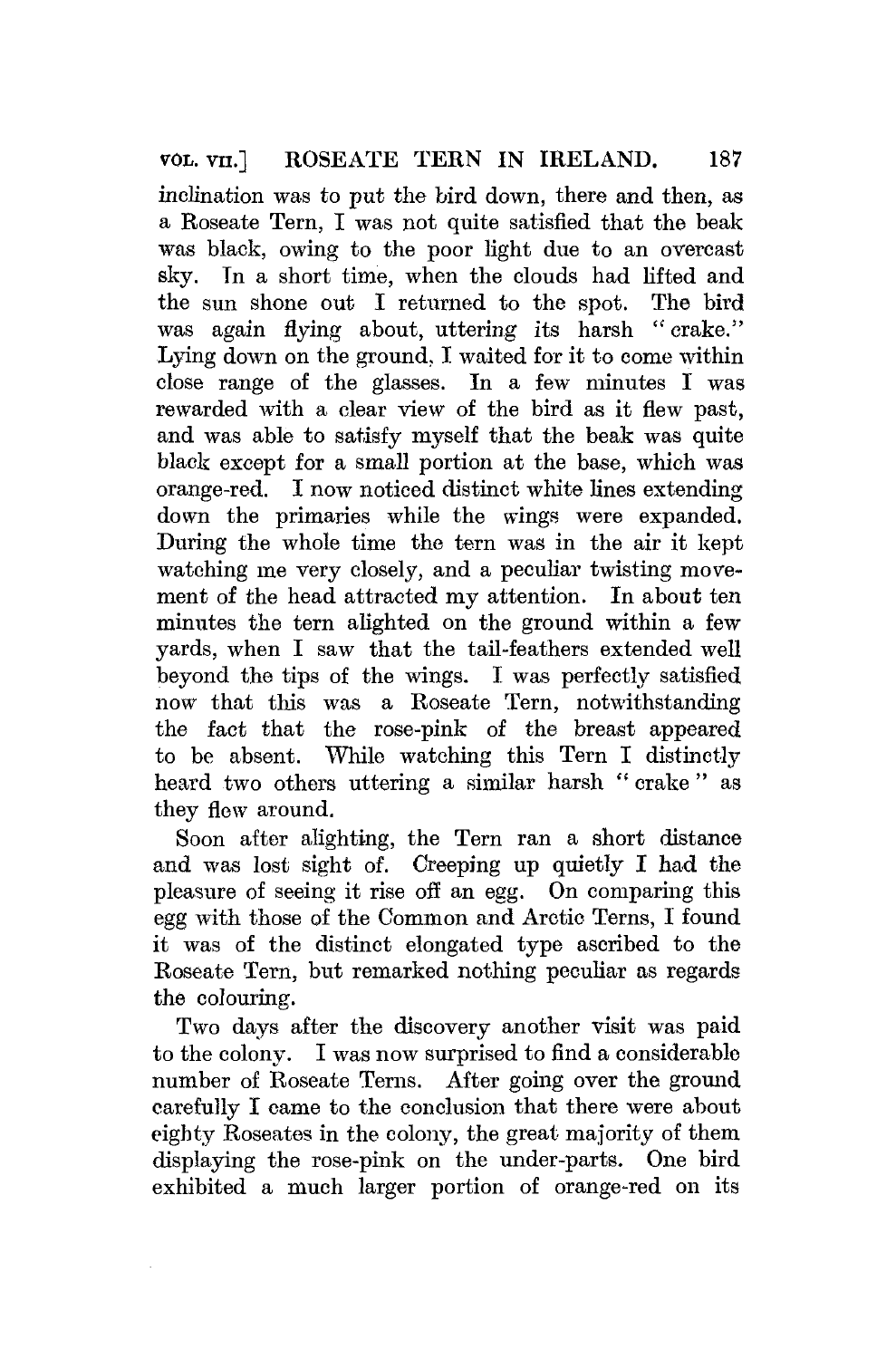beak than any of the others. I examined from twenty to twenty-five undoubted nests of this rare species. These were spread over five different sites, each accommodating a nesting-colony of Roseate Terns only. The largest number of nests in any one of these colonies was seven. The only exception to the foregoing was that of the Tern recorded on my first visit. This bird had its nest nearer the edge of the general colony than any of the other Roseates, and amongst the nests of the Common and Arctic Terns. Out of the total number of nests examined one contained two eggs ; one a nestling and an egg just chipping; two or three single nestlings; and the remainder one egg each. In practically every instance where there were eggs, incubation was well advanced. It will be seen from this that the tendency was to hatch out one egg, although the full clutch is stated to consist of two eggs *{British Bird Booh,* III., p. 66). It was also apparent that the Roseates were later breeders than the other species. I have mentioned " nests," but really no nesting-material was used by any of the birds.

As regards the colour of the eggs, there was little, if any, marked variation, the ground-colour being light stone, spotted, and speckled with shades of brown, with underlying blotches or spots of ashy-grey. Although in most cases the eggs were more elongated than those of the Common and Arctic Terns, it was difficult to find very much difference in some.

With regard to the nestlings, these were *quite distinct*  from the nestlings of any of the other species. In the first place the upper-parts were streaked with dark on a buff ground-colour, whereas the dark markings on the nestlings of the Common and Arctic Terns are in the shape of blotches, and are not so freely distributed over the surface. There is, however, another most important distinguishing feature, namely the colour of the legs and feet; these were of a dark purplish-flesh, but there was a certain amount of transparency about this colouring giving it the appearance of pink tissue-paper smeared